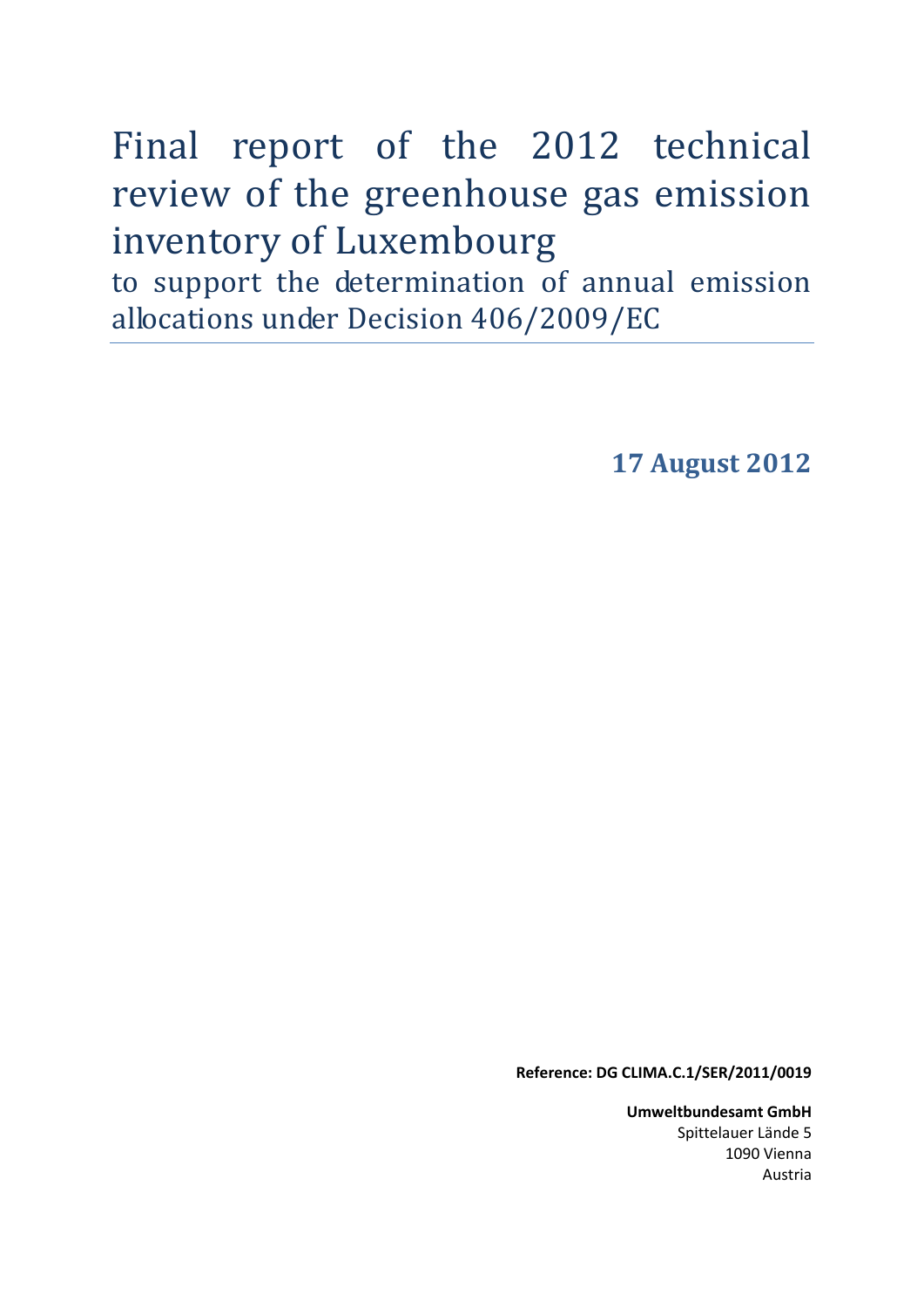# **Content**

| Table 2. Summary of national totals, including any revised estimates or technical corrections |  |
|-----------------------------------------------------------------------------------------------|--|
|                                                                                               |  |
|                                                                                               |  |
|                                                                                               |  |
|                                                                                               |  |
|                                                                                               |  |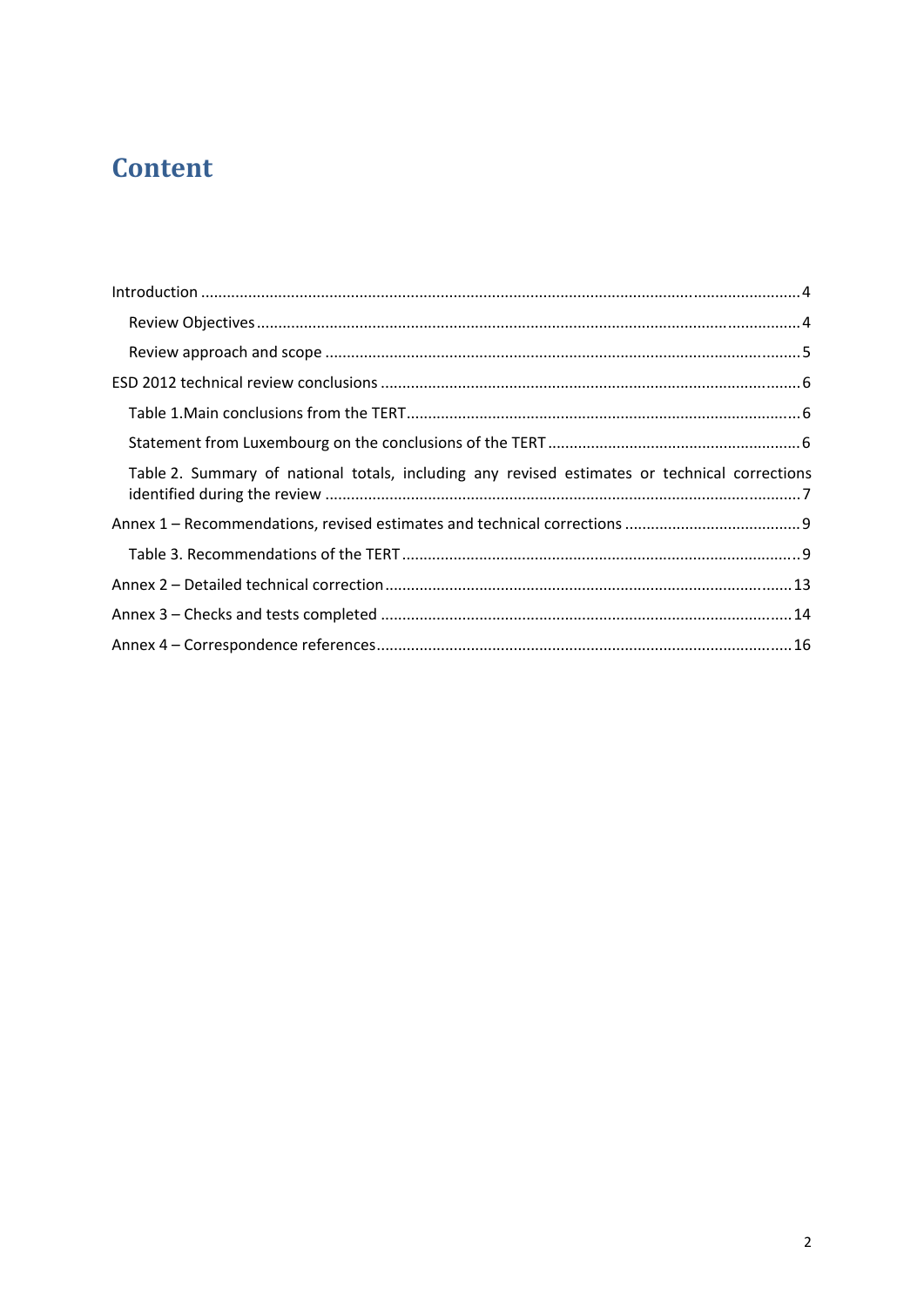### <span id="page-2-0"></span>**Introduction**

Pursuant to Article 3.2 of Decision 406/2009/EC  $(^1)$  (the 'Effort Sharing Decision' – ESD), the European Commission shall determine the annual emission allocations (maximum allowed greenhouse gas emissions) of Member States for the period from 2013 to 2020 in tonnes of carbon dioxide equivalent  $(CO<sub>2</sub> eq.)$ , using reviewed and verified emission data.

Complete sets of greenhouse gas (GHG) emission estimates for the reference years (2005, 2008, 2009 and 2010) were submitted by each Member State by the 15<sup>th</sup> of May, 2012 as part of the 2012 national inventory submission under Decision 280/2004/EC (the 'Monitoring Mechanism Decision' – MMD). These estimates must have been reviewed to allow the determination in 2012 of the annual emission allocations for the period from 2013 to 2020.

The 'Guidelines for the 2012 technical review of greenhouse gas emission inventories to support the determination of Member States' annual emission allocations under Decision 406/2009/EC' were endorsed by the Climate Change Committee on 19 May 2011 and published as a European Commission Staff Working Document on 26 April 2012  $(^2)$ . The 2012 greenhouse gas emission inventory of Luxembourg was reviewed in accordance with these guidelines.

This report presents the findings of the2012 technical review of the greenhouse gas emission inventory of Luxembourg to support the determination of annual emission allocations under Decision 406/2009/EC.

#### <span id="page-2-1"></span>**Review Objectives**

1

The purpose of the technical review of Member States' GHG inventories is to support the determination of the annual emission allocations by:

- a) ensuring that the European Commission has accurate, reliable and verified information on annual GHG emissions for the years 2005, 2008, 2009 and 2010 to determine the annual emission allocations under Decision 280/2004/EC;
- b) providing the European Commission and its Member States with a consistent, transparent, thorough and comprehensive technical assessment of GHG emissions, with a focus on data for the years 2005, 2008, 2009 and 2010 reported in 2012;
- c) examining, in a facilitative and open manner, the reported inventory information for consistency with the 'Revised 1996 IPCC Guidelines for National Greenhouse Gas Inventories', with the 2000 'Good Practice Guidance and Uncertainty Management in National Greenhouse Gas Inventories', and with the requirements of Decision 280/2004/EC (the 'Greenhouse Gas Monitoring Mechanism' Decision)  $(^3)$ ;

<sup>(</sup> 1 [\)Decision No 406/2009/EC of the European Parliament and of the Council of 23 April 2009 on the effort of](http://eur-lex.europa.eu/LexUriServ/LexUriServ.do?uri=OJ:L:2009:140:0136:0148:EN:PDF)  [Member States to reduce their greenhouse gas emissions to meet the Community's greenhouse gas emission](http://eur-lex.europa.eu/LexUriServ/LexUriServ.do?uri=OJ:L:2009:140:0136:0148:EN:PDF)  [reduction commitments up to 2020.](http://eur-lex.europa.eu/LexUriServ/LexUriServ.do?uri=OJ:L:2009:140:0136:0148:EN:PDF) OJ L 140, 5.06.2009, p. 136.

 $(^2)$ Commission Staff Working Document of 26 April 2012: Guidelines for the 2012 technical review of [greenhouse gas emission inventories to support the determination of Member States' annual emission](http://ec.europa.eu/clima/policies/effort/docs/swd_2012_107_en.pdf)  [allocations under Decision 406/2009/EC.](http://ec.europa.eu/clima/policies/effort/docs/swd_2012_107_en.pdf) SWD (2012) 107 final.

 $\binom{3}{1}$  Decision No 280/2004/EC of the European Parliament and of the Council of 11 February 2004 concerning a [mechanism for monitoring Community greenhouse gas emissions and for implementing the Kyoto protocol.](http://eur-lex.europa.eu/LexUriServ/LexUriServ.do?uri=OJ:L:2004:049:0001:0001:EN:PDF) OJ L 140, 5.06.2009, p. 136.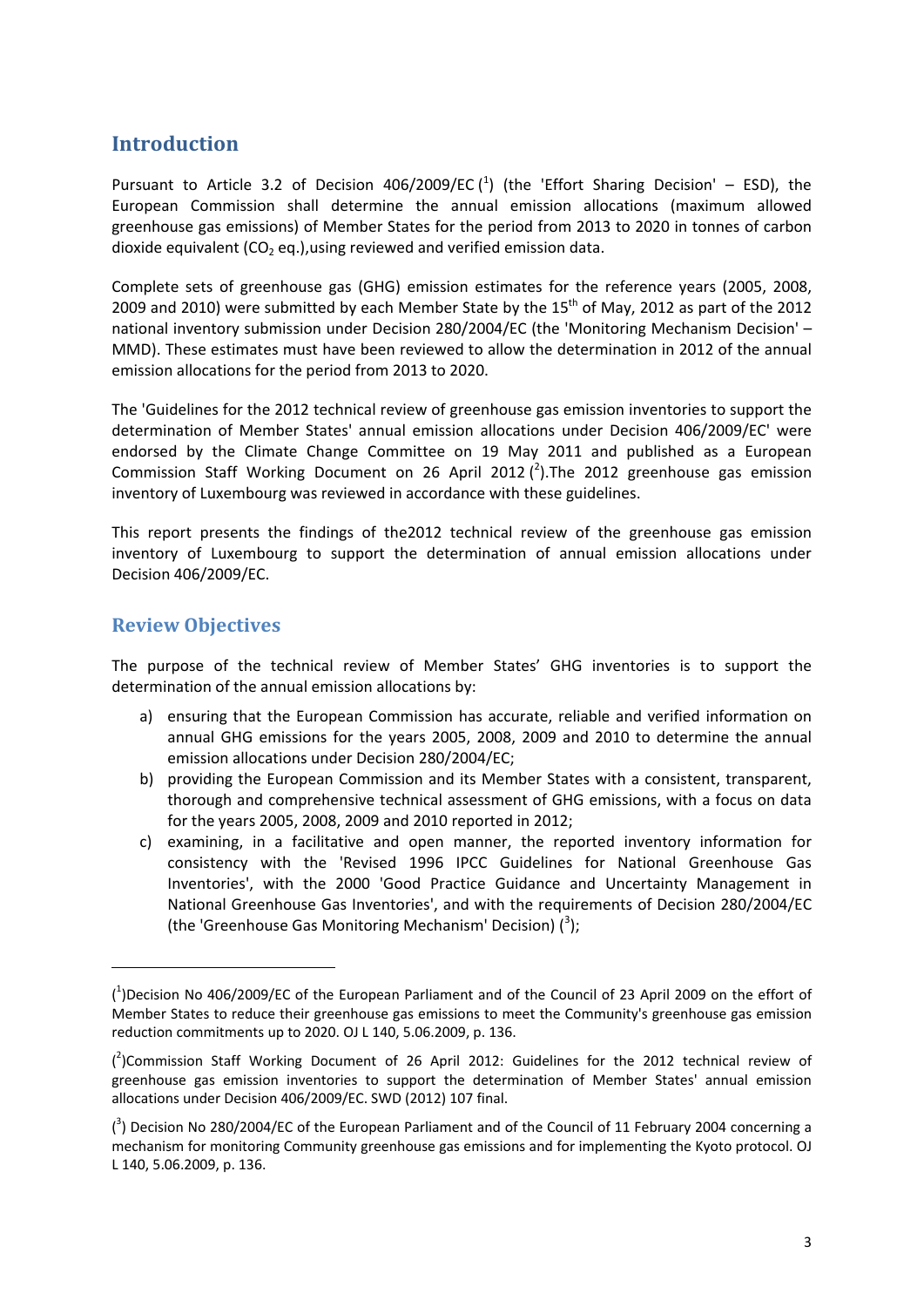d) assisting Member States in improving the quality of their GHG inventories.

#### <span id="page-3-0"></span>**Review approach and scope**

The technical review of the 2012 GHG inventory estimates of Luxembourg for the years 2005, 2008, 2009 and 2010 was performed by a Technical Expert Review Team (TERT) under service contract 2011/S 234-378130 to the Directorate General for Climate Action of the European Commission.

The review was conducted by the following experts: Kristien Aernouts & Tomas Gustafson for Stationary combustion (CRF categories 1.A.1, 1.A.2, 1.A.4, 1.A.5) + Reference approach; Maria Liden & Tinus Pulles for CRF categories 1.A.3 Transport + 1.C International bunkers; Ralph Harthan & John Watterson for CRF category 1.B Fugitive; Anke Herold & Ils Moorkens for CRF categories 2.A Mineral products + 2.B Chemical industry + CRF sector 3 Solvents; Kristina Saarinen & Dusan Vacha for CRF categories 2.C Metal production + 2.D Other production + 2.G Other; Maria Jose Lopez & Karin Kindbom for CRF categories 2.E Production of Halocarbons and SF6 + 2.F Consumption of Halocarbons and SF6; Michael Anderl & Steen Gyldenkaerne for CRF categories 4.A Enteric fermentation + 4.B Manure management; Sorin Deaconu & Etienne Mathias for CRF categories 4.C Rice cultivation + 4.D Agricultural soils, 4.E Prescribed burning of savannas, 4.F Field burning of agricultural residues; Juraj Farkas & Celine Gueguen for CRF sector 6 Waste. Ole-Kenneth Nielsen, Suvi Monni, Klaus Radunsky and Tatiana Tugui acted as lead reviewers. The review was coordinated by Bernd Gugele and Justin Goodwin. The TERT acknowledges the support of the EEA review secretariat Martin Adams, Francois Dejean and Melanie Sporer.

This technical review was performed on the basis of GHG emission data and the national inventory report (NIR) officially reported by Member States by the  $15<sup>th</sup>$  of April, 2012 under the MMD. Resubmissions reported by Member States were taken into account until the  $15<sup>th</sup>$  of May, consistent with the reporting practice for resubmissions under Decision 280/2004/EC. Emissions from international transport and land use, land-use change and forestry (LULUCF) were not reviewed. The review was performed with a focus on data for the years 2005, 2008, 2009 and 2010, reported in 2012.

The technical review process for GHG inventories comprised three stages, each of which considered different aspects of the inventories in such a way that the purposes described above were achieved by the end of the process. The three stages were:

- Stage 1, completed by 15 April 2012 –initial completeness checks of each Member State GHG inventory (submitted by 15 January and by 15 March);
- Stage 2, completed by 15 April 2012 initial consistency and comparability checks of each Member State GHG inventory (submitted by 15 January and by 15 March);
- Stage 3, to be completed by the end of August 2012 detailed *technical review* of each Member State GHG inventory (submitted by 15 May).

The detailed timeline of the review, including a summary of the correspondence with Luxembourg, is presented in Annex 4.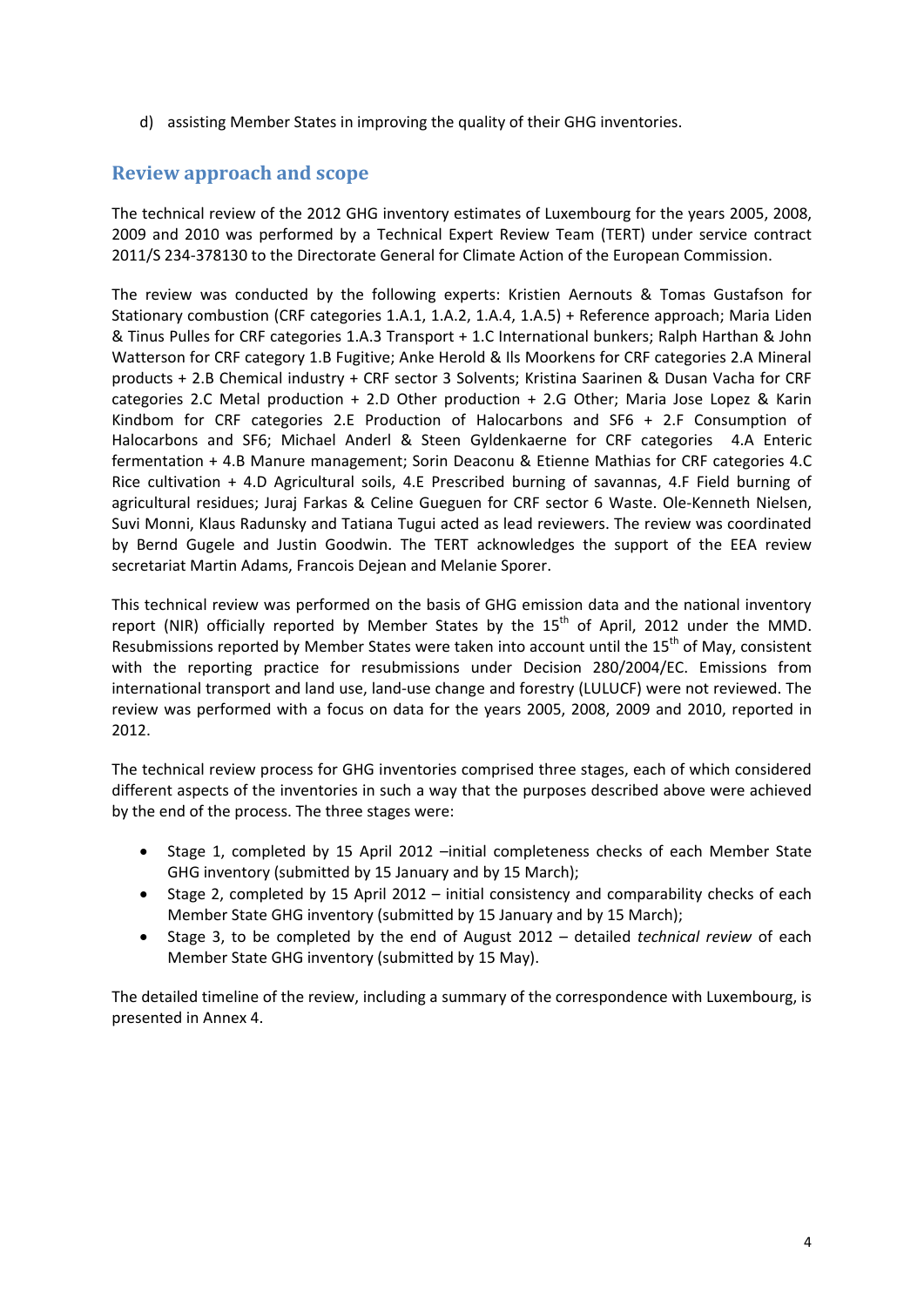### <span id="page-4-0"></span>**ESD 2012 technical review conclusions**

### <span id="page-4-1"></span>**Table 1.Main conclusions from the TERT**

|    | <b>Findings</b>                                                                                                                                                                                            |
|----|------------------------------------------------------------------------------------------------------------------------------------------------------------------------------------------------------------|
| 1. | The TERT considers that the GHG emission inventory estimates of Luxembourg for the years<br>2005, 2008, 2009 and 2010 submitted in 2012 under the MMD included emission<br>overestimates.                  |
| 2. | The TERT did not identify inconsistency issues between the reported GHG emission inventory<br>estimates and verified emission data under the EU ETS.                                                       |
| 3. | During the course of the technical review, the TERT received revised GHG emission inventory<br>estimates from Luxembourg in response to its initial findings (see Table 2).                                |
|    | 4. The TERT considers that the aggregated revised GHG emission inventory estimates from<br>Luxembourg for the years 2005, 2008, 2009 and 2010 do not include emission overestimates.                       |
|    | 5. The TERT therefore suggests that it is not necessary to implement a technical correction to the<br>GHG emission inventory estimates and to amend the reported GHG total (see Table 2).                  |
|    | 6. As stated beneath Table 1, Luxembourg accepts the aggregated GHG emission inventory<br>estimates presented in Table 2 including revised estimates received from Luxembourg and<br>accepted by the TERT. |
|    | 7. The TERT identified non-binding recommendations for improvements of Luxembourg's GHG<br>inventory (see Table 3 in Annex 1).                                                                             |
|    | 8. The TERT considers that it received a response from Luxembourg that was sufficient in order to<br>undertake the review appropriately.                                                                   |
| 9. | The TERT notes that Luxembourg did not submit a National Inventory Report on time, which                                                                                                                   |

# <span id="page-4-2"></span>**Statement from Luxembourg on the conclusions of the TERT**

impeded the work of the TERT during the desk review phase.

Luxembourg welcomes that the TERT accepted Luxembourg's comments and revised estimates to the draft review report. Thus, Luxembourg accepts the proposed changes to the final version of the review report as proposed by the TERT on August 13th, 2012, in particular the revised estimates as shown in Table 2 of this report.

Finally, Luxembourg would like to thank the TERT and EEA ESD Review Secretariat for their highly professional acting and communication during this review.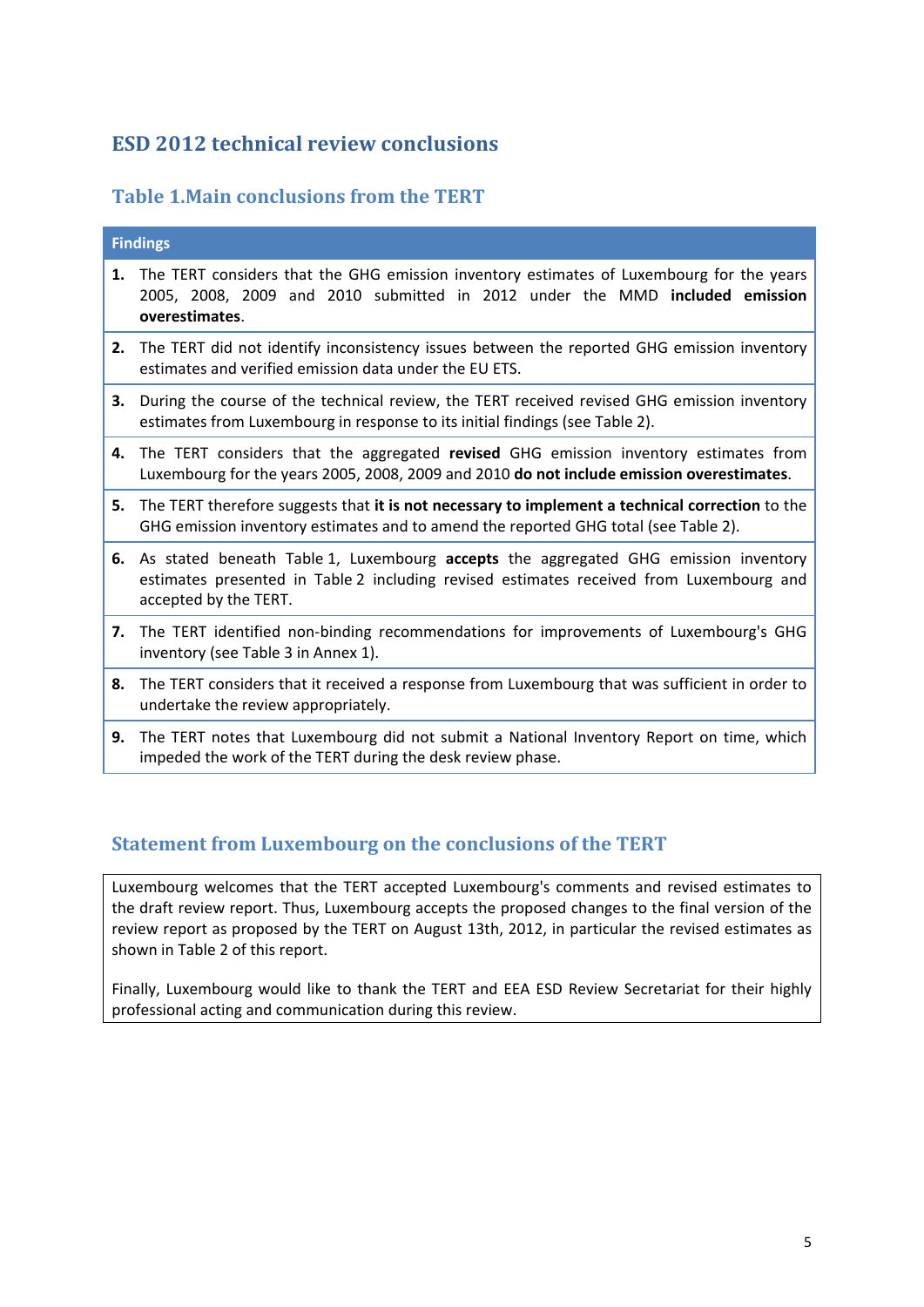### **Table 2. Summary of national totals, including any revised estimates or technical corrections identified during the review**

| Data / Category                                                         | <b>Reference</b>             | <b>Status of GHG</b><br>emission<br>revision or<br>correction |            | 2008<br>$GgCO2$ eq. | 2009<br>$GgCO2$ eq. | 2010<br>$GgCO2$ eq. |  |
|-------------------------------------------------------------------------|------------------------------|---------------------------------------------------------------|------------|---------------------|---------------------|---------------------|--|
| Total GHG emissions as reported in the<br>2012 submission under the MMD | 15 March 2012, LUX-2012-v1.2 |                                                               | 12 950.486 | 12 047.394          | 11 515.121          | 12 075.340          |  |
| Revised estimates provided by Luxembourg $(^4)$                         |                              |                                                               |            |                     |                     |                     |  |
| Road transportation - gasoline, CO2                                     | 2 August 2012, LU-1A3+1C-1   | Accepted by<br>the TERT                                       | 66.654     | 54.066              | 50.204              | 49.165              |  |
| Poultry Manure Management, CH <sub>4</sub>                              | 5 July 2012, LU-4A+4B-78     | Accepted by<br>the TERT                                       | $-1.251$   | $-1.220$            | $-1.461$            | $-1.343$            |  |
| Poultry Manure Management, N <sub>2</sub> O                             | 2 August 2012, (LU-4A+4B-78) | Accepted by<br>the TERT                                       | 0.136      | 0.149               | 0.168               | 0.152               |  |

<span id="page-5-0"></span><sup>&</sup>lt;sup>4</sup>Difference: revised estimates –original estimates. A positive difference indicates an increase compared to reported emissions. A negative difference indicates a decrease compared to reported emissions. For more information on revised estimates, see Annex 1.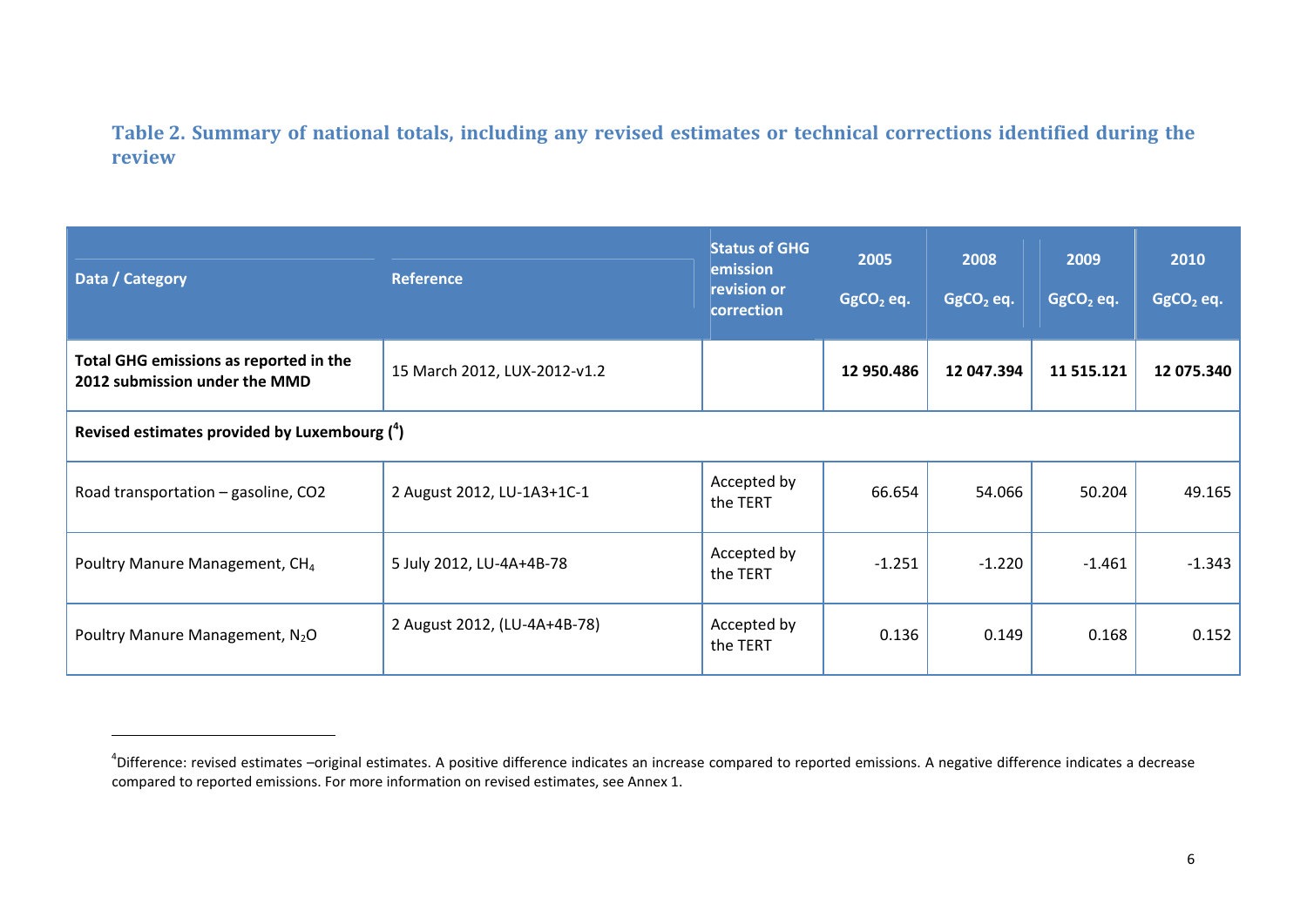| Synthetic fertilizers, N <sub>2</sub> O                                                                                                                  | 19 June 2012, LU-4C-4F-1     | Accepted by<br>the TERT |            | $-3.031$   | $-4.532$   | $-4.910$   |
|----------------------------------------------------------------------------------------------------------------------------------------------------------|------------------------------|-------------------------|------------|------------|------------|------------|
| Crop residue, $N_2O$                                                                                                                                     | 19 June 2012, LU-4C-4F-4     | Accepted by<br>the TERT | $-1.850$   | $-2.147$   | $-2.144$   | $-1.903$   |
| Atmospheric deposition, N <sub>2</sub> O                                                                                                                 | 19 June 2012, LU-4C-4F-1     | Accepted by<br>the TERT |            | $-0.269$   | $-0.403$   | $-0.436$   |
| Nitrogen leaching and run-off, $N_2O$                                                                                                                    | 19 June 2012, LU-4C-4F-1     | Accepted by<br>the TERT |            | $-2.020$   | $-3.022$   | $-3.274$   |
| SWDS disposal, CH <sub>4</sub>                                                                                                                           | 2 August 2012, LU-6-4        | Accepted by<br>the TERT | $-4.583$   | $-3.963$   | $-3.751$   | $-3.475$   |
| <b>Total GHG emissions including any</b><br>accepted revised estimate received from<br>Luxembourg and/or technical correction<br>as proposed by the TERT |                              |                         | 13 009.592 | 12 088.958 | 11 550.180 | 12 109.316 |
| $CO2$ emissions from 1.A.3.a Civil aviation                                                                                                              | 15 March 2012, LUX-2012-v1.2 |                         | 0.608      | 0.525      | 0.536      | 0.530      |

**Note**: National totals exclude emissions from LULUCF and emissions reported under memo items (e.g. international aviation and maritime transport).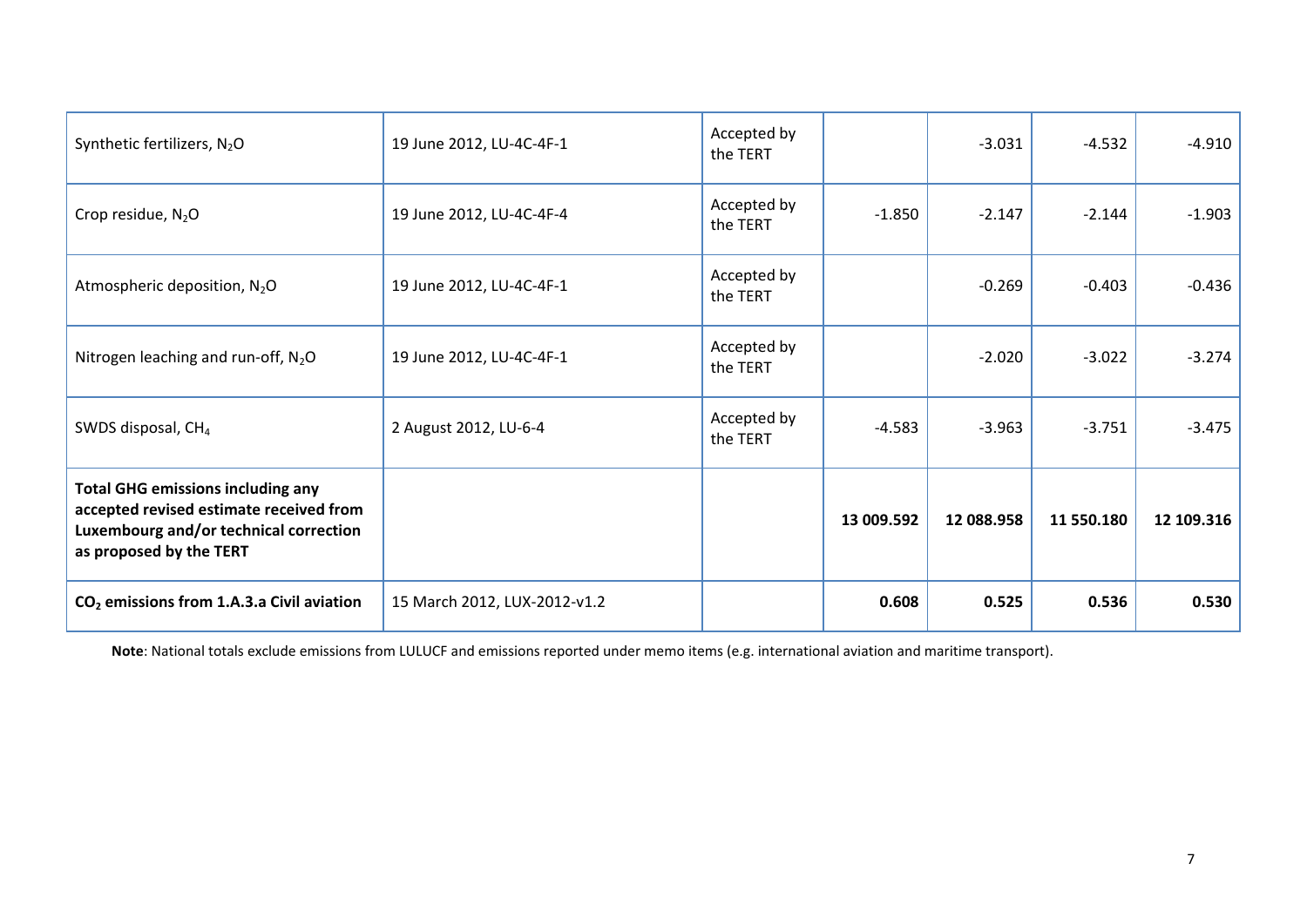### **Annex 1 – Recommendations, revised estimates and technical corrections**

### **Table 3. Recommendations of the TERT**

| <b>Leg</b> | Gas, fuel, activity                                             | <b>Observation</b>                                                                                                                                                                                                                                                                                                                                                                                                                                                                                                                                                                                                                                                                               | <b>Recommendation</b>                                                                  |            |    |
|------------|-----------------------------------------------------------------|--------------------------------------------------------------------------------------------------------------------------------------------------------------------------------------------------------------------------------------------------------------------------------------------------------------------------------------------------------------------------------------------------------------------------------------------------------------------------------------------------------------------------------------------------------------------------------------------------------------------------------------------------------------------------------------------------|----------------------------------------------------------------------------------------|------------|----|
| Yes        | 1.A.3.b. Road<br>transportation<br>CO <sub>2</sub><br>All years | Luxembourg is using the $CO2EF$ value for gasoline used<br>by Belgium that in turn uses the IPCC default value.<br>CO2 from road transportation is a key category,<br>however the 2000 IPCC Good Practice Guidance (GPG)<br>states in this respect: 'For traded fuels in common<br>circulation, it is good practice to obtain the carbon<br>content of the fuel and net calorific values from fuel<br>suppliers, and use local values wherever possible. If<br>these data are not available, default values can be<br>used.'<br>The TERT also notes that the implied EF is at the low<br>end as compared with other Member States (which<br>have country specific data), which could indicate an | The TERT recommends that the revised estimates are<br>reflected in future submissions. | <b>Yes</b> | No |

 $<sup>5</sup>$  The GHG emission estimate for this category was revised by Luxembourg during the technical review.</sup>

<span id="page-7-1"></span><span id="page-7-0"></span> $6$  The GHG emission estimate for this category is subject to a technical correction proposal by the TERT.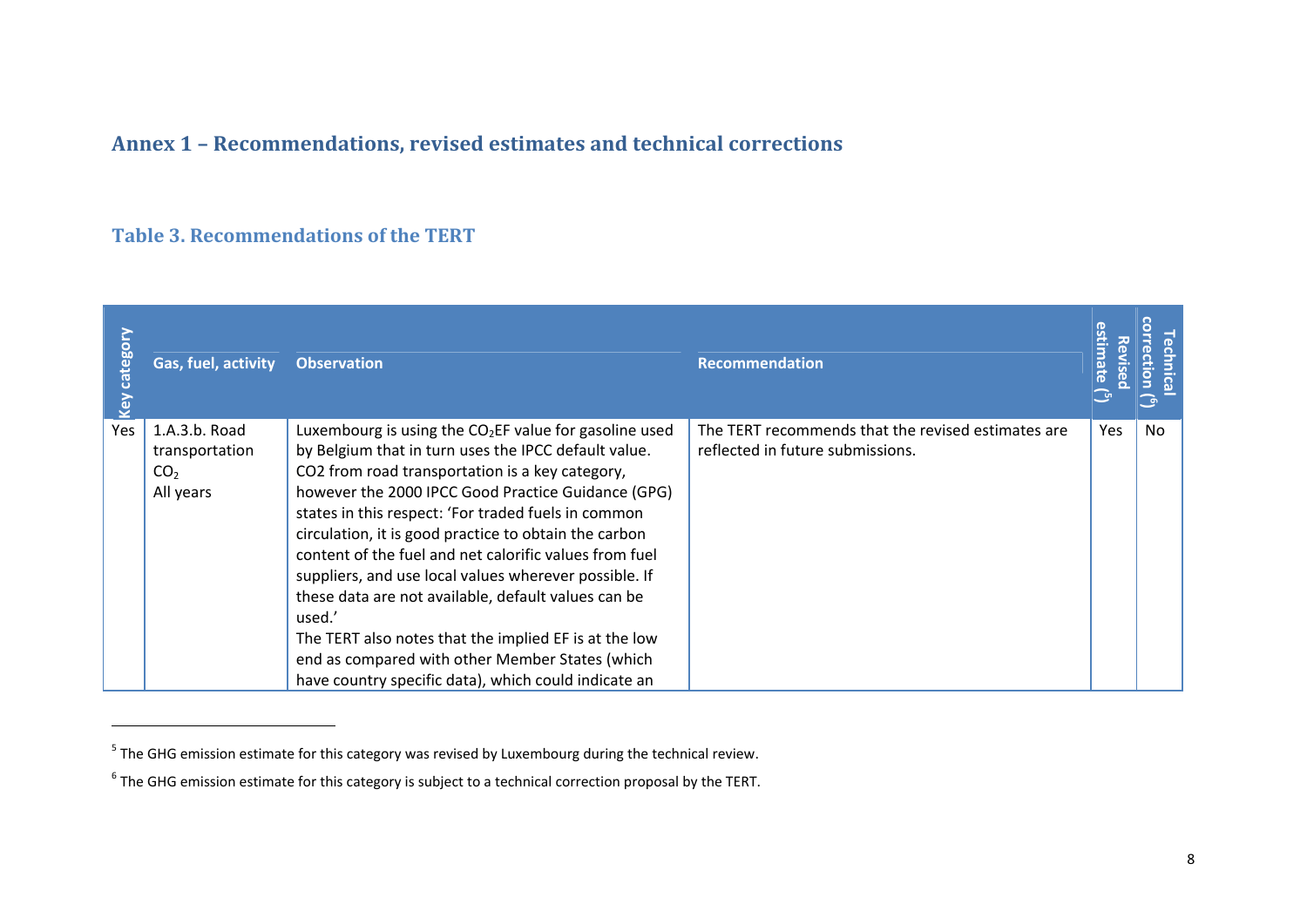| No  | No                                                                                                                                                                                                                                                                                                                                                                                                                                                                                                                                                                                                                                                                                                   |
|-----|------------------------------------------------------------------------------------------------------------------------------------------------------------------------------------------------------------------------------------------------------------------------------------------------------------------------------------------------------------------------------------------------------------------------------------------------------------------------------------------------------------------------------------------------------------------------------------------------------------------------------------------------------------------------------------------------------|
| No  | <b>No</b>                                                                                                                                                                                                                                                                                                                                                                                                                                                                                                                                                                                                                                                                                            |
| Yes | <b>No</b><br>No                                                                                                                                                                                                                                                                                                                                                                                                                                                                                                                                                                                                                                                                                      |
|     | The TERT recommends that Luxembourg uses the<br>correct CH <sub>4</sub> EF for solid fuels in 1.A.4.b. Furthermore,<br>the TERT recommends that time-series consistency is<br>ensured by implementing the revision for all relevant<br>The TERT recommends that Luxembourg provides in<br>the NIR an explanation on the non-existence of fire<br>extinguishers containing HFCs in the country by, for<br>example, illustrating the quantities of other agents in<br>Luxembourg and showing that this is representative of<br>the total usage of fire extinguishers in Luxembourg.<br>The TERT recommends that the revised estimates are<br>The TERT recommends that the revised estimates are<br>Yes |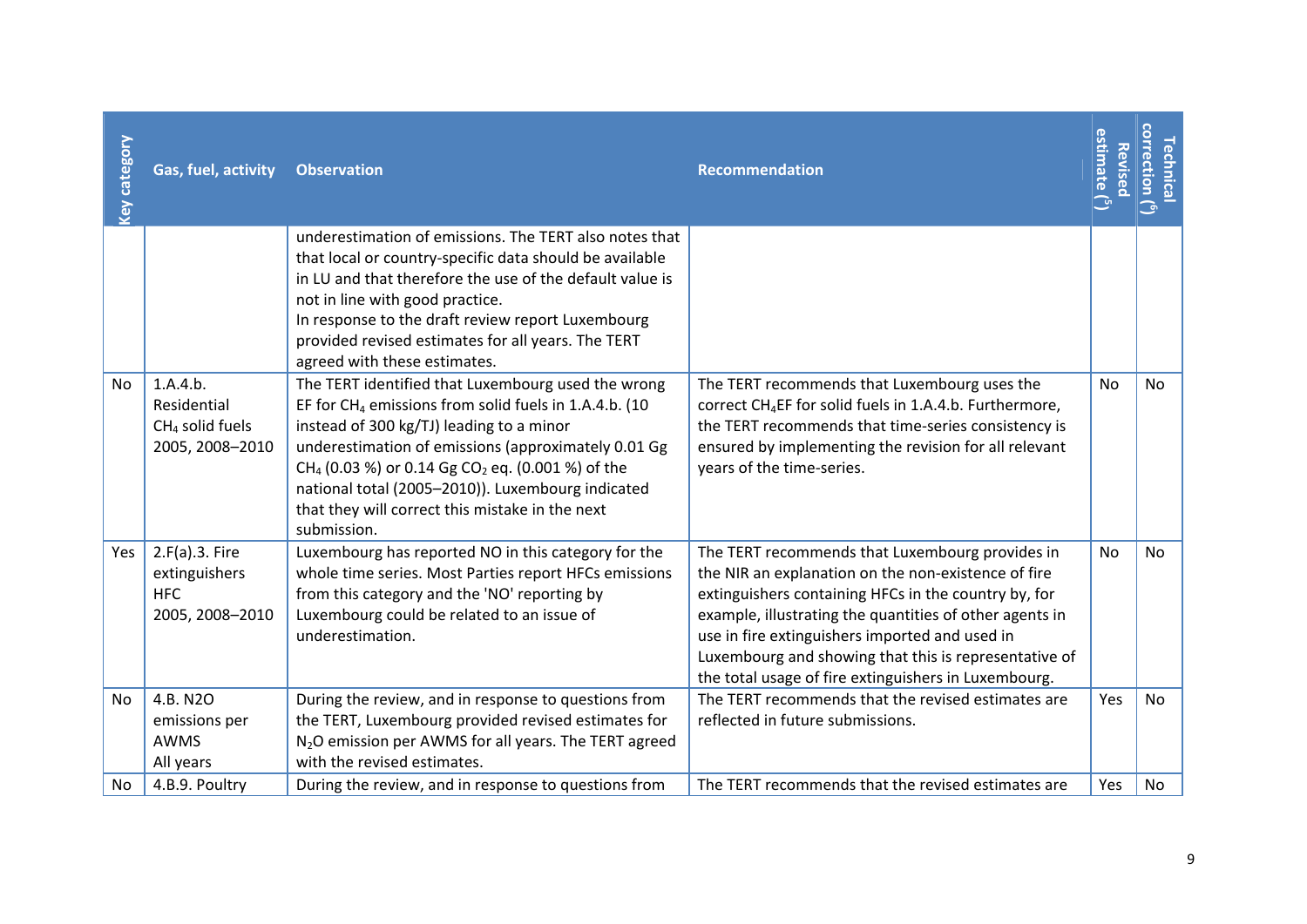| <b>Key category</b> | Gas, fuel, activity                                          | <b>Observation</b>                                                                                                                                                                                                                                                                                                                                                                                                                                                                                                                                                                              | <b>Recommendation</b>                                                                                                                                               | estimate ( $^5$<br>Revised | <b>orrection</b><br><b>echnica</b><br>$\tilde{\mathbb{C}}$ |
|---------------------|--------------------------------------------------------------|-------------------------------------------------------------------------------------------------------------------------------------------------------------------------------------------------------------------------------------------------------------------------------------------------------------------------------------------------------------------------------------------------------------------------------------------------------------------------------------------------------------------------------------------------------------------------------------------------|---------------------------------------------------------------------------------------------------------------------------------------------------------------------|----------------------------|------------------------------------------------------------|
|                     | CH <sub>4</sub><br>All years                                 | the TERT, Luxembourg provided revised estimates for<br>$CH4$ emission from poultry manure management for all<br>years. The TERT agreed with the revised estimates. This<br>further affected the N <sub>2</sub> O emission estimates per AWMS<br>(liquid system & solid storage).                                                                                                                                                                                                                                                                                                                | reflected in future submissions.                                                                                                                                    |                            |                                                            |
| Yes                 | 4.D. Agricultural<br>soils<br>$N_2O$<br>1990-2009            | Based on an answer and documents sent by<br>Luxembourg to an initial finding of the TERT, nitrogen<br>input from manure applied to soils and the associated<br>emissions data for all years but 2010 were wrongly<br>provided in the CRF Table 4.Ds1, leading to an<br>underestimation of emissions.                                                                                                                                                                                                                                                                                            | Due to a CRF Reporter bug, the TERT recommends that<br>Luxembourg corrects manually the values in the CRF<br>Table 4.Ds1 for all relevant years of the time-series. | <b>No</b>                  | <b>No</b>                                                  |
| Yes                 | 4.D.1.4. Crop<br>residue<br>N <sub>2</sub> O<br>All years    | The use of a value of 0.45 for Frac <sub>R</sub> is inconsistent with<br>the provisions in pages 4.59 and 4.63 of 2000 IPCCGPG:<br>the equation 4.28 of 2000 IPCCGPG uses a default<br>value of 2 to convert the nitrogen amount in the N-<br>fixing and non-N-fixing crops annual production to<br>total aboveground crop residue and product which is<br>not consistent with the Frac <sub>R</sub> value of 0.45.<br>During the review Luxembourg provided revised<br>estimates for N <sub>2</sub> O emission from crop residue for all<br>years. The TERT agreed with the revised estimates. | The TERT recommends that the revised estimates are<br>reflected in future submissions.                                                                              | <b>Yes</b>                 | <b>No</b>                                                  |
| Yes                 | 4.D.3.1.<br>Atmospheric<br>deposition<br>$N_2O$<br>2008-2010 | See above.                                                                                                                                                                                                                                                                                                                                                                                                                                                                                                                                                                                      | The TERT recommends that the revised estimates are<br>reflected in future submissions.                                                                              | Yes                        | <b>No</b>                                                  |
| Yes                 | 4.D.3.2. Nitrogen                                            | See above.                                                                                                                                                                                                                                                                                                                                                                                                                                                                                                                                                                                      | The TERT recommends that the revised estimates are                                                                                                                  | Yes                        | No                                                         |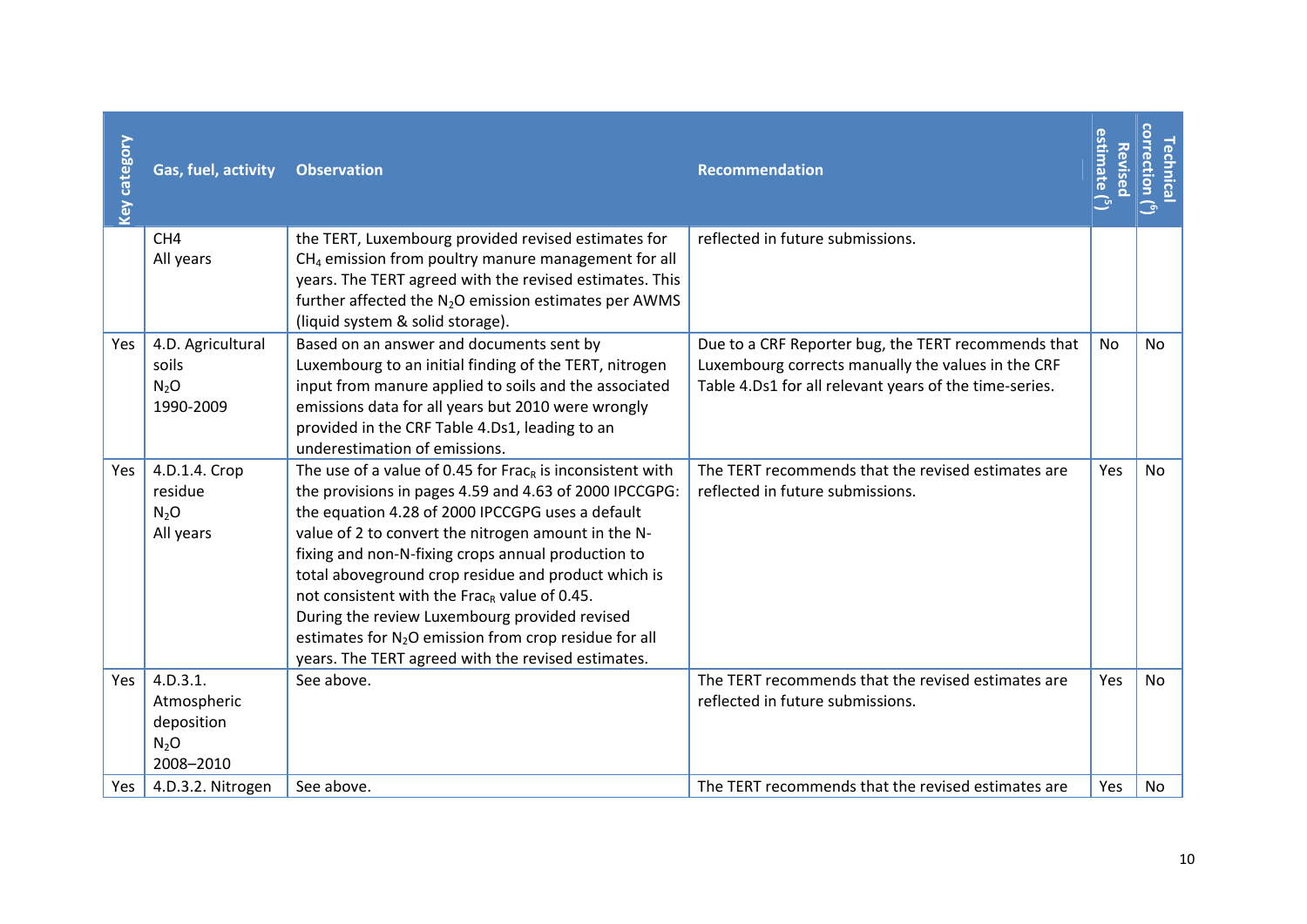| <b>Category</b><br><u>Vey</u> | Gas, fuel, activity                 | <b>Observation</b>                                                                                             | <b>Recommendation</b>                                                                                            | stima<br>Revise | ctio |
|-------------------------------|-------------------------------------|----------------------------------------------------------------------------------------------------------------|------------------------------------------------------------------------------------------------------------------|-----------------|------|
|                               | leaching and run-                   |                                                                                                                | reflected in future submissions.                                                                                 |                 |      |
|                               | off<br>N <sub>2</sub> O             |                                                                                                                |                                                                                                                  |                 |      |
|                               | 2008-2010                           |                                                                                                                |                                                                                                                  |                 |      |
| Yes                           | 6.A.1. Managed<br>waste disposal on | The solid waste disposal in Luxembourg is described in<br>the NIR as well-managed. However, the use of default | The TERT recommends that the revised estimates are<br>reflected in future submissions. Furthermore, the TERT     | Yes             | No   |
|                               | land<br>CH <sub>4</sub>             | value for oxidation factor (OX=0) is not appropriate, as<br>according to the 2000 IPCC Good Practice Guidance  | recommends that time-series consistency is ensured by<br>implementing the revision for all relevant years of the |                 |      |
|                               | All years                           | (GPG): 'Currently, most industrialised countries with                                                          | time-series.                                                                                                     |                 |      |
|                               |                                     | well-managed SWDS use 0.1 for OX, which is a                                                                   |                                                                                                                  |                 |      |
|                               |                                     | reasonable assumption based on available information.<br>During the review Luxembourg provided revised         |                                                                                                                  |                 |      |
|                               |                                     | estimates for 2005 and 2008-2010 using an oxidation                                                            |                                                                                                                  |                 |      |
|                               |                                     | factor of 0.1. The TERT agreed with the revised                                                                |                                                                                                                  |                 |      |
|                               |                                     | estimates.                                                                                                     |                                                                                                                  |                 |      |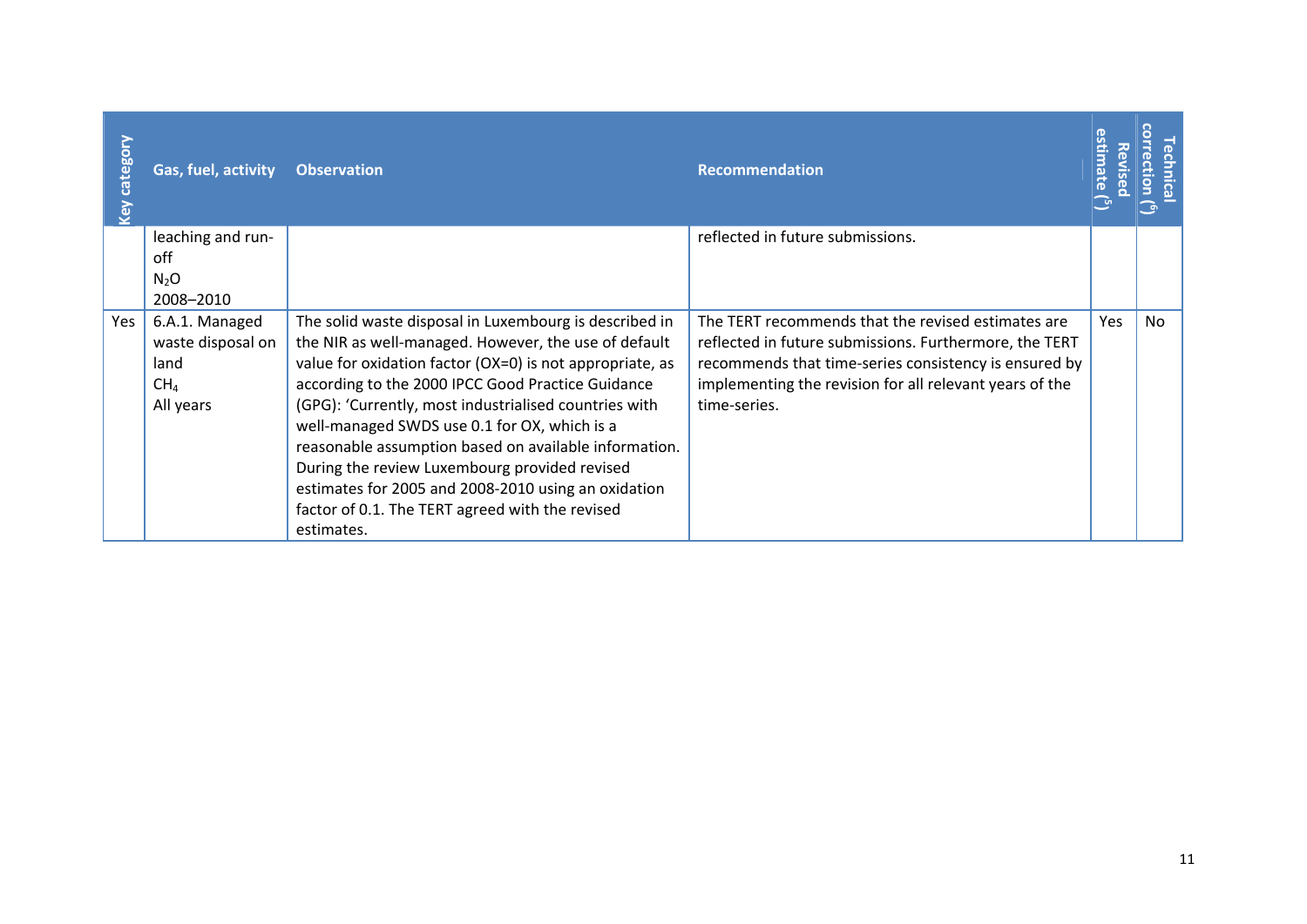### <span id="page-11-0"></span>**Annex 2 – Detailed technical correction**

There are no technical corrections applied to Luxembourg's estimates of emissions.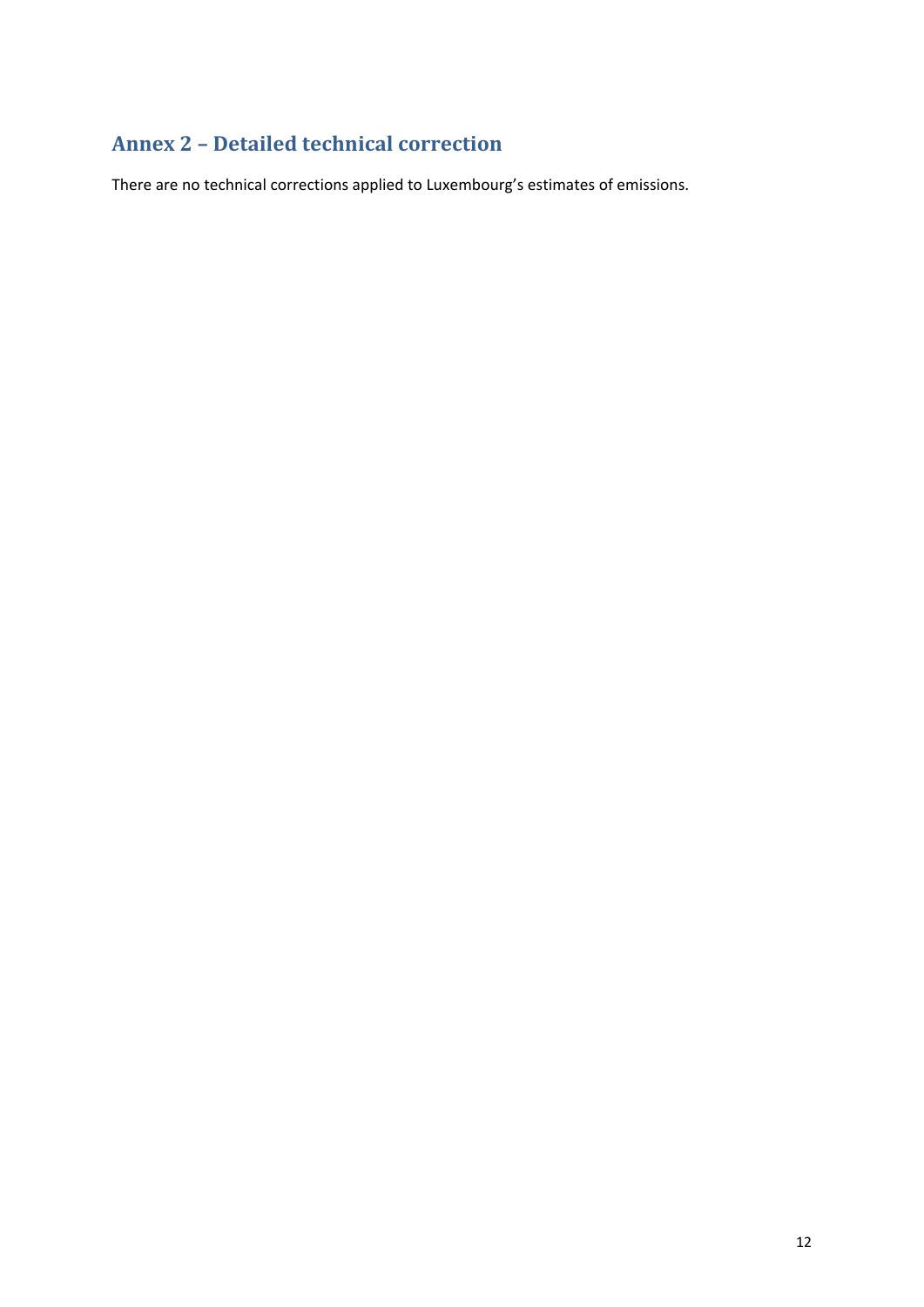### <span id="page-12-0"></span>**Annex 3 – Checks and tests completed**

The initial checks (stage 1 and 2 checks), which cover the national inventory submissions, informed the stage 3technical review with a view to:

- a) assess whether all emission source categories and gases are reported as required under Decision280/2004/EC;
- b) assess whether sub-category sums are consistent with sectoral and national totals;
- c) assess whether emission data time series are consistent;
- d) assess whether implied emission factors across Member States are comparable;
- e) assess the use of 'Not Estimated' notation keys where IPCC Tier 1 methodologies exist;
- f) compare with the previous year's inventory submission of the Member State;
- g) limited sector-specific checks performed by ETC/ACM sector experts.

The EU initial checks were extended in 2012 to address additional elements needed for the 2012 technical review. The extended checks included:

- a) a detailed analysis of recalculations performed for the 2012 inventory submissions, in particular if recalculations are based on methodological changes.
- b) a comparison of the verified emissions reported under the EU ETS with the greenhouse gas emissions reported in GHG inventories. The verified emissions under the EU ETS are not fully comparable with the emissions reported in the GHG inventories. This comparison may only highlight areas where some Member States' data and trends deviate considerably from those of other Member States.
- c) a comparison of the results from Eurostat's reference and sectoralapproach, based on energy data reported under Regulation (EC) No 1099/2008, with the Member States' reference and sectoralapproach.

The specific activities of the 2012 technical review included:

- a) an analysis of the Member States' implementation of recommendations related to improving inventory estimates in accordance with the Revised 1996 IPCC Guidelines and the 2000 IPCC good practice guidance (GPG) as listed in the UNFCCC Annual Review Reports from the 2010 and 2011 UNFCCC review processes. Where UNFCCC recommendations have not been implemented, the analysis included an assessment as to whether the Member State provided adequate justification for this;
- b) an assessment of the time series consistency of the greenhouse gas emissions estimates, witha particular focus on the 2005 and 2008-2010 estimates;
- c) checking whether problems identified for one Member State in UNFCCC reviews might also have been a problem for other Member States (whether identified by the UNFCCC expert review team or not);
- d) an assessment of any recalculations made by a Member State in its inventory since the previous submission, and an assessment as to whether these were transparently reported and were in accordance with IPCC good practice guidance;
- e) a follow-up on any outstanding findings from existing and extended stage 1 and 2 checks;
- f) the inclusion of revised estimates as provided by Member States in response to the review, and as accepted by the TERT during the review;
- g) the provision of an estimate for any 'technical correction' to emission estimates reported by a Member State where it is believed that emissions reported by the Member State are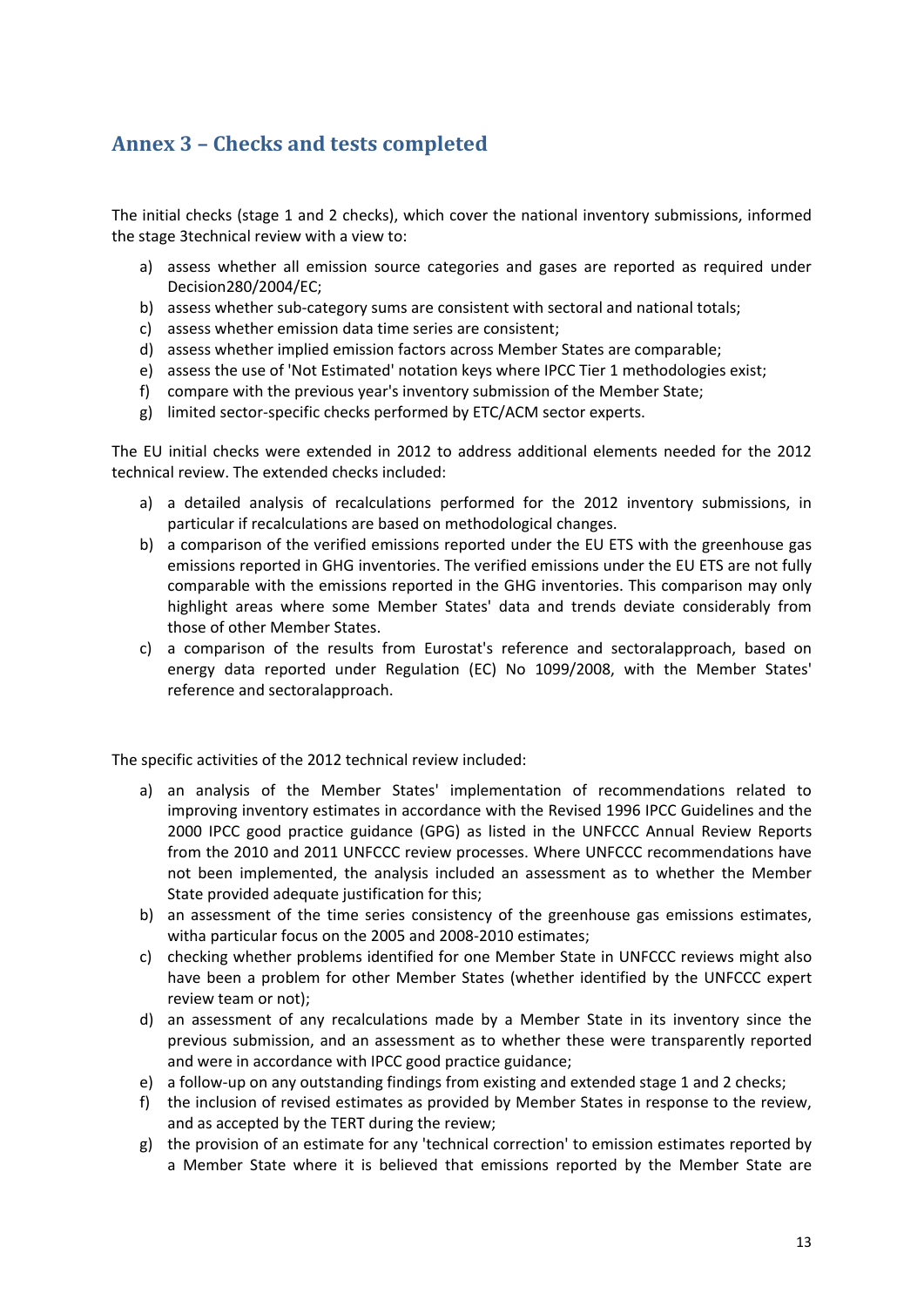overestimated, and a statement of the significance of these 'technical corrections' in comparison to the overall reported inventory estimates;

h) the provision of recommendations where problems have been identified that do not require technical corrections.

Material from previous UNFCCC inventory reviews was used to inform the technical review, including the previous years' Annual Review Reports, which provide an indication of the overall quality of the inventory.

The TERT used additional technical information in the review process, such as EUETS data, information from Eurostat, and F-gas data from the 'Preparatory study for a review of Regulation (EC) No 842/2006 on certain fluorinated greenhouse gases  $\binom{7}{2}$ , as well as data from other international organisations.

**.** 

 $7$ Service contract 070307/2009/548866/SER/C4 to the European Commission